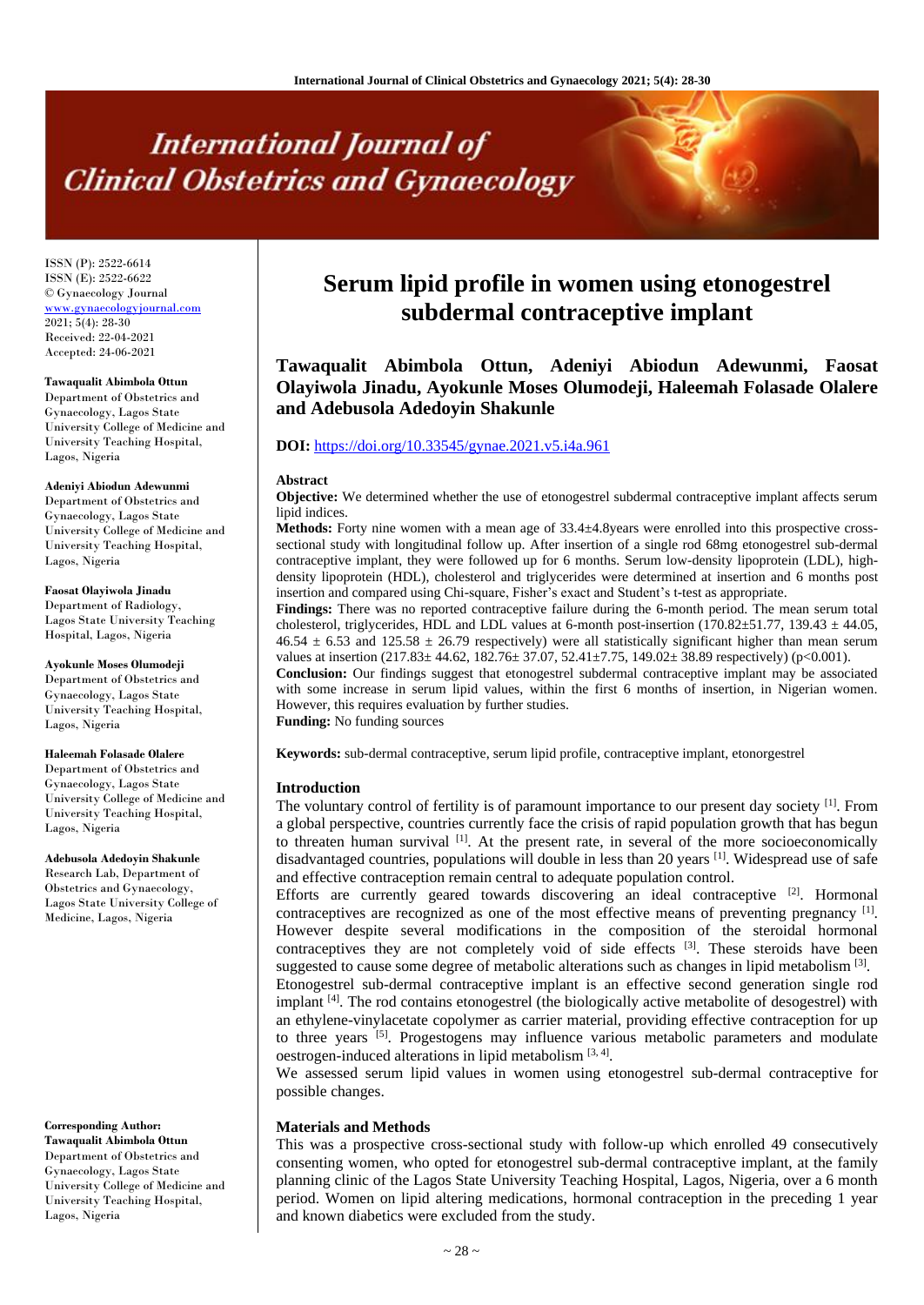A structured, interviewer administered questionnaire was used to obtain information on the women's socio-demographic data, anthropometry and fasting serum lipid values a day prior to insertion and 6 months after insertion. Each woman was seen about 8:00a.m and venous blood sample obtained for fasting lipids. Insertion of single-rod, 68mg etonorgestrel implant (Implanon) was performed by a trained personnel under aseptic condition.

Serum lipid values determined were serum total cholesterol, triglycerides, HDL and LDL and they were measured by spectrophotometric analysis using a multipurpose autoanalyzer, Analytik Jena™ Spectrophotometer Spekol 1300 (Jena, Germany). The kits used were from Biosystems S.A., Barcelona. The study reference values were total cholesterol: 120 – 200mg/dl, serum triglyceride: 10 -200mg/dl, serum HDL Cholesterol: 40 – 6-mg/dl and serum LDL Cholesterol: 100 - 129mg/dl.

Data obtained and entered into SPSS version 22 (Statistical Package for Social Sciences Inc, Chicago, IL), presented using descriptive statistics and analyzed using Chi-square, Fisher's exact and Student's t-test as appropriate.

#### **Results**

A total of 49 women on etonogestrel sub-dermal implant had their serum fasting lipids determine immediately prior to insertion and 6 months following insertion. Their mean age was 33.4 $\pm$ 4.8years, mean body mass index (BMI) was 26.0  $\pm$ 4.99, mean systolic blood pressure (BP) was 110.95± 9.60mmHg and mean diastolic blood pressure was  $71.45 \pm 8.11$ . Women between the age ranges of 30-39years accounted for most (63.3%) of the study population. None of the women smoked cigarettes (Table 1).

There was significant increase in the proportion of women who had their serum total cholesterol (p=0.026), triglyceride  $(p<0.001)$  and LDL  $(p=0.005)$  at normal values prior to insertion increase to high values at 6 months post insertion (Table 2).

The mean serum total cholesterol (170.82  $\pm$  51.77), triglycerides (139.43  $\pm$  44.05), HDL (46.54  $\pm$  6.53) and LDL (125.58  $\pm$ 26.79) at insertion of the etonogestrel sub-dermal contraceptive implant were significantly lower than the values  $(217.83 \pm 44.62)$ , 182.76± 37.07, 52.41±7.75 and 149.02± 38.89 respectively) by 6-months post insertion (Table 3).

| <b>Variable</b> |                                           | Frequency ( $N = 49$ ) | Percentage (%) |
|-----------------|-------------------------------------------|------------------------|----------------|
|                 | Age (in years)                            |                        |                |
|                 | 20-29                                     | 12                     | 24.5           |
|                 | 30-39                                     | 31                     | 63.3           |
|                 | $40+$                                     | 6                      | 12.2           |
|                 | $Mean \pm SD$                             | $33.4 \pm 4.8$         |                |
|                 | Range                                     | $25 - 45$              |                |
|                 | Occupation                                |                        |                |
|                 | Professionals                             | 1                      | 2.5            |
|                 | Civil Servants                            | 15                     | 37.5           |
|                 | Self-employment                           | 17                     | 42.5           |
|                 | Unemployed                                | $\tau$                 | 17.5           |
|                 | <b>Marital Status</b>                     |                        |                |
|                 | Single                                    | 1                      | 2.7            |
|                 | Married                                   | 35                     | 94.6           |
|                 | Divorced/Separated                        | $\mathbf{1}$           | 2.7            |
|                 | <b>Body Mass Index</b>                    |                        |                |
|                 | Underweight $(<18.5$ Kg/m <sup>2</sup> )  | $\mathbf{1}$           | 2.0            |
|                 | Normal $(18.5 - 24.9 \text{ Kg/m}^2)$     | 22                     | 44,9           |
|                 | Overweight $(25.0 - 29.9 \text{ Kg/m}^2)$ | 17                     | 35.7           |
|                 | Obese I $(30.0$ Kg/m <sup>2</sup> +)      | 9                      | 18.4           |
|                 | $Mean \pm SD$                             | $26.0 \pm 4.99$        |                |
|                 | <b>Smoking</b>                            |                        |                |
|                 | Yes                                       | $\mathbf{0}$           | $\Omega$       |
|                 | No                                        | 49                     | 100            |
| Systolic BP     | $Mean \pm SD$                             | $110.95 \pm 9.60$      |                |
| Diastolic BP    | $Mean \pm SD$                             | $71.45 \pm 8.11$       |                |

|  | <b>Table 1:</b> Socio – Demographic Characteristics of the Respondents |  |
|--|------------------------------------------------------------------------|--|
|  |                                                                        |  |

**Table 2:** Lipid Profile of the Respondents

| <b>Variables</b>                 | <b>Pre-Insertion</b> $(\% )$ | Post-Insertion (%) |       | p-value    |
|----------------------------------|------------------------------|--------------------|-------|------------|
| <b>Total Cholesterol (mg/dL)</b> |                              |                    |       |            |
| Normal                           | 32(65.3)                     | 21(42.9)           | 4.971 | 0.026      |
| High                             | 17 (34.7)                    | 28(57.1)           |       |            |
| Triglycerides (mg/dL)            |                              |                    |       |            |
| Normal                           | 47 (95.9)                    | 31(63.3)           |       | $<,0.001*$ |
| High                             | 2(4.1)                       | 18 (36.7)          |       |            |
| $HDL$ (mg/dL)                    |                              |                    |       |            |
| Low                              | 10(20.4)                     | 3(6.1)             |       | $0.071*$   |
| Normal                           | 39(79.6)                     | 46(93.9)           |       |            |
| $LDL$ (mg/dL)                    |                              |                    |       |            |
| Normal                           | 40(81.6)                     | 27(55.1)           |       | $0.005*$   |
| High                             | 9(18.4)                      | 22(44.9)           |       |            |

\*Fisher's exact test applied